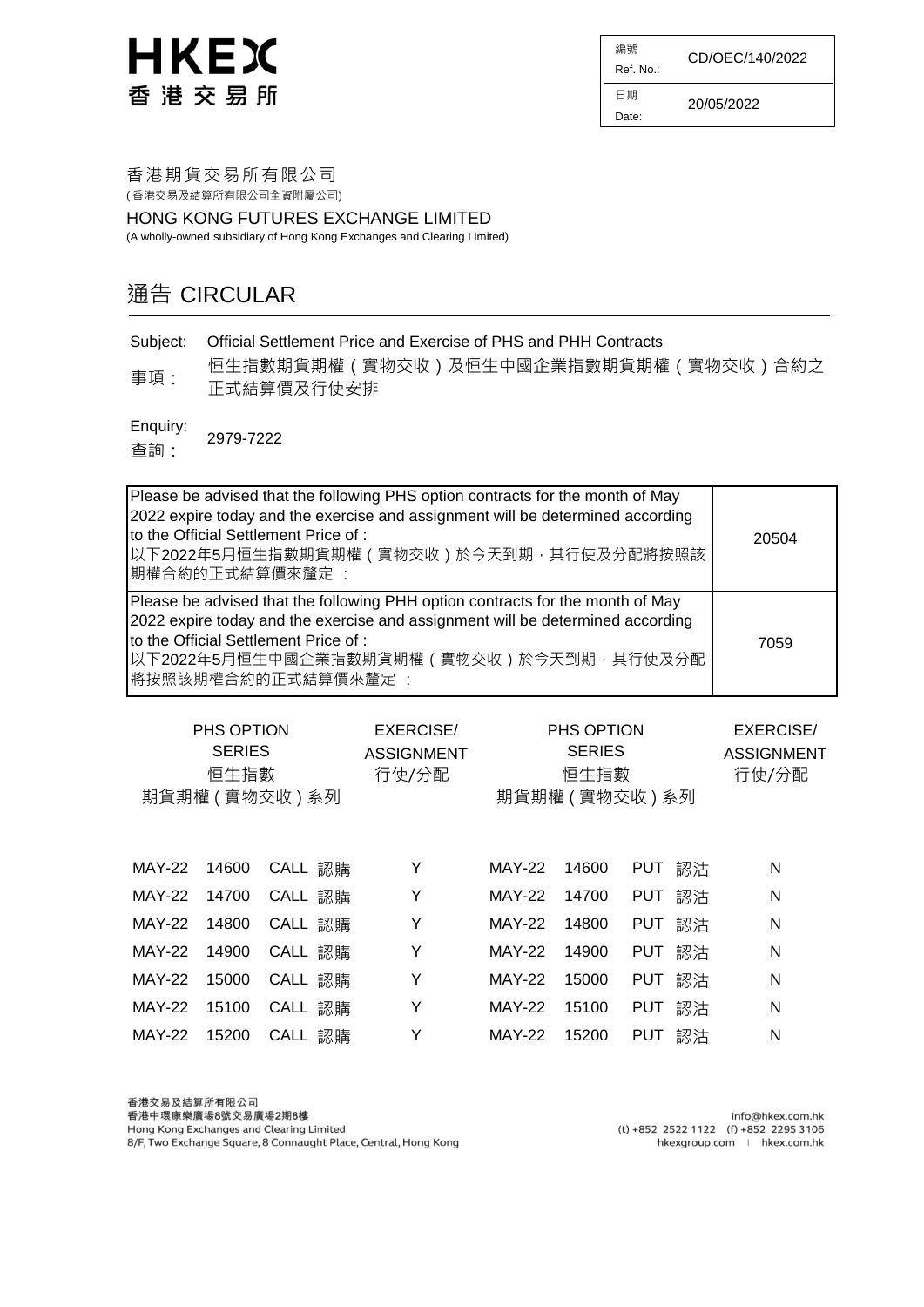| <b>MAY-22</b> | 15300 | CALL 認購 | Y | <b>MAY-22</b> | 15300 | <b>PUT</b><br>認沽 | N |
|---------------|-------|---------|---|---------------|-------|------------------|---|
| <b>MAY-22</b> | 15400 | CALL 認購 | Υ | <b>MAY-22</b> | 15400 | <b>PUT</b><br>認沽 | N |
| <b>MAY-22</b> | 15500 | CALL 認購 | Υ | <b>MAY-22</b> | 15500 | <b>PUT</b><br>認沽 | N |
| <b>MAY-22</b> | 15600 | CALL 認購 | Υ | <b>MAY-22</b> | 15600 | <b>PUT</b><br>認沽 | N |
| <b>MAY-22</b> | 15700 | CALL 認購 | Υ | <b>MAY-22</b> | 15700 | <b>PUT</b><br>認沽 | N |
| <b>MAY-22</b> | 15800 | CALL 認購 | Υ | <b>MAY-22</b> | 15800 | <b>PUT</b><br>認沽 | N |
| <b>MAY-22</b> | 15900 | CALL 認購 | Y | <b>MAY-22</b> | 15900 | <b>PUT</b><br>認沽 | N |
| <b>MAY-22</b> | 16000 | CALL 認購 | Y | <b>MAY-22</b> | 16000 | <b>PUT</b><br>認沽 | N |
| <b>MAY-22</b> | 16100 | CALL 認購 | Y | <b>MAY-22</b> | 16100 | <b>PUT</b><br>認沽 | N |
| <b>MAY-22</b> | 16200 | CALL 認購 | Y | <b>MAY-22</b> | 16200 | <b>PUT</b><br>認沽 | N |
| <b>MAY-22</b> | 16300 | CALL 認購 | Y | <b>MAY-22</b> | 16300 | <b>PUT</b><br>認沽 | N |
| <b>MAY-22</b> | 16400 | CALL 認購 | Y | <b>MAY-22</b> | 16400 | <b>PUT</b><br>認沽 | N |
| <b>MAY-22</b> | 16500 | CALL 認購 | Y | <b>MAY-22</b> | 16500 | <b>PUT</b><br>認沽 | N |
| <b>MAY-22</b> | 16600 | CALL 認購 | Y | <b>MAY-22</b> | 16600 | <b>PUT</b><br>認沽 | N |
| <b>MAY-22</b> | 16700 | CALL 認購 | Y | <b>MAY-22</b> | 16700 | <b>PUT</b><br>認沽 | N |
| <b>MAY-22</b> | 16800 | CALL 認購 | Y | <b>MAY-22</b> | 16800 | <b>PUT</b><br>認沽 | N |
| <b>MAY-22</b> | 16900 | CALL 認購 | Y | <b>MAY-22</b> | 16900 | <b>PUT</b><br>認沽 | N |
| <b>MAY-22</b> | 17000 | CALL 認購 | Y | <b>MAY-22</b> | 17000 | <b>PUT</b><br>認沽 | N |
| <b>MAY-22</b> | 17100 | CALL 認購 | Y | <b>MAY-22</b> | 17100 | <b>PUT</b><br>認沽 | N |
| <b>MAY-22</b> | 17200 | CALL 認購 | Y | <b>MAY-22</b> | 17200 | <b>PUT</b><br>認沽 | N |
| <b>MAY-22</b> | 17300 | CALL 認購 | Υ | <b>MAY-22</b> | 17300 | <b>PUT</b><br>認沽 | N |
| <b>MAY-22</b> | 17400 | CALL 認購 | Y | <b>MAY-22</b> | 17400 | PUT 認沽           | N |
| <b>MAY-22</b> | 17500 | CALL 認購 | Y | <b>MAY-22</b> | 17500 | <b>PUT</b><br>認沽 | N |
| <b>MAY-22</b> | 17600 | CALL 認購 | Y | <b>MAY-22</b> | 17600 | PUT 認沽           | N |
| <b>MAY-22</b> | 17700 | CALL 認購 | Υ | <b>MAY-22</b> | 17700 | PUT 認沽           | N |
| <b>MAY-22</b> | 17800 | CALL 認購 | Y | <b>MAY-22</b> | 17800 | 認沽<br>PUT        | N |
| <b>MAY-22</b> | 17900 | CALL 認購 | Υ | <b>MAY-22</b> | 17900 | <b>PUT</b><br>認沽 | N |
| <b>MAY-22</b> | 18000 | CALL 認購 | Υ | <b>MAY-22</b> | 18000 | PUT 認沽           | N |
| <b>MAY-22</b> | 18100 | CALL 認購 | Υ | <b>MAY-22</b> | 18100 | PUT 認沽           | N |
| <b>MAY-22</b> | 18200 | CALL 認購 | Y | <b>MAY-22</b> | 18200 | PUT 認沽           | N |
| <b>MAY-22</b> | 18300 | CALL 認購 | Υ | <b>MAY-22</b> | 18300 | PUT 認沽           | N |
| <b>MAY-22</b> | 18400 | CALL 認購 | Υ | <b>MAY-22</b> | 18400 | PUT 認沽           | N |
| <b>MAY-22</b> | 18500 | CALL 認購 | Y | <b>MAY-22</b> | 18500 | PUT 認沽           | N |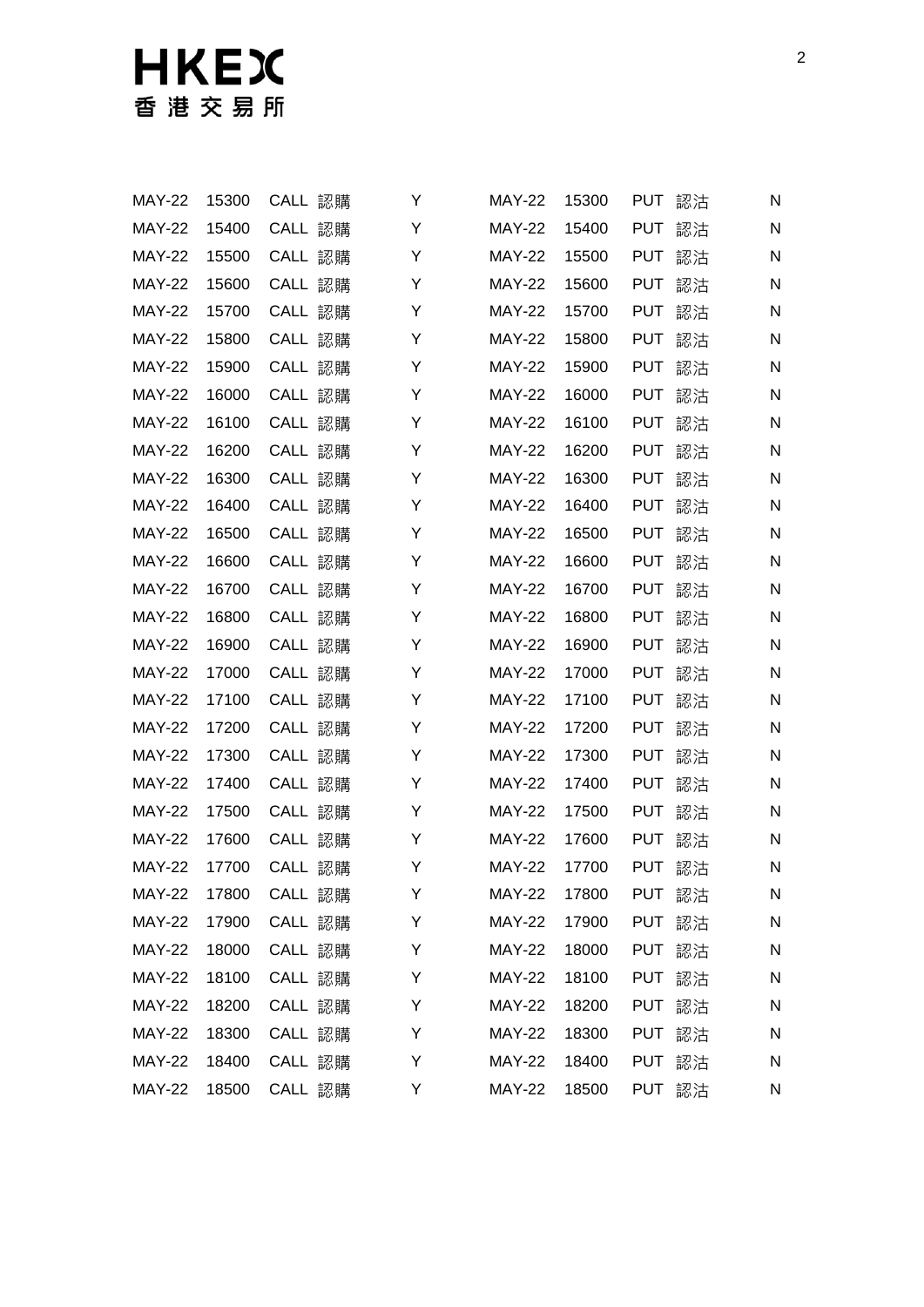# 日KEX

| <b>MAY-22</b> | 18600 | CALL 認購 | Y | <b>MAY-22</b> | 18600 | <b>PUT</b> | 認沽 | N  |
|---------------|-------|---------|---|---------------|-------|------------|----|----|
| <b>MAY-22</b> | 18700 | CALL 認購 | Υ | <b>MAY-22</b> | 18700 | <b>PUT</b> | 認沽 | N  |
| <b>MAY-22</b> | 18800 | CALL 認購 | Υ | <b>MAY-22</b> | 18800 | <b>PUT</b> | 認沽 | N  |
| <b>MAY-22</b> | 18900 | CALL 認購 | Υ | <b>MAY-22</b> | 18900 | <b>PUT</b> | 認沽 | N  |
| <b>MAY-22</b> | 19000 | CALL 認購 | Υ | <b>MAY-22</b> | 19000 | <b>PUT</b> | 認沽 | N  |
| <b>MAY-22</b> | 19100 | CALL 認購 | Υ | <b>MAY-22</b> | 19100 | <b>PUT</b> | 認沽 | N  |
| <b>MAY-22</b> | 19200 | CALL 認購 | Υ | <b>MAY-22</b> | 19200 | <b>PUT</b> | 認沽 | N  |
| <b>MAY-22</b> | 19300 | CALL 認購 | Y | <b>MAY-22</b> | 19300 | <b>PUT</b> | 認沽 | N  |
| <b>MAY-22</b> | 19400 | CALL 認購 | Υ | <b>MAY-22</b> | 19400 | <b>PUT</b> | 認沽 | N  |
| <b>MAY-22</b> | 19500 | CALL 認購 | Y | <b>MAY-22</b> | 19500 | <b>PUT</b> | 認沽 | N  |
| <b>MAY-22</b> | 19600 | CALL 認購 | Υ | <b>MAY-22</b> | 19600 | <b>PUT</b> | 認沽 | N  |
| <b>MAY-22</b> | 19700 | CALL 認購 | Y | <b>MAY-22</b> | 19700 | <b>PUT</b> | 認沽 | N  |
| <b>MAY-22</b> | 19800 | CALL 認購 | Υ | <b>MAY-22</b> | 19800 | <b>PUT</b> | 認沽 | N  |
| <b>MAY-22</b> | 19900 | CALL 認購 | Υ | <b>MAY-22</b> | 19900 | <b>PUT</b> | 認沽 | N  |
| <b>MAY-22</b> | 20000 | CALL 認購 | Υ | <b>MAY-22</b> | 20000 | <b>PUT</b> | 認沽 | N  |
| <b>MAY-22</b> | 20200 | CALL 認購 | Υ | <b>MAY-22</b> | 20200 | <b>PUT</b> | 認沽 | N  |
| <b>MAY-22</b> | 20400 | CALL 認購 | Υ | <b>MAY-22</b> | 20400 | <b>PUT</b> | 認沽 | N  |
| <b>MAY-22</b> | 20600 | CALL 認購 | N | <b>MAY-22</b> | 20600 | <b>PUT</b> | 認沽 | Υ  |
| <b>MAY-22</b> | 20800 | CALL 認購 | Ν | <b>MAY-22</b> | 20800 | <b>PUT</b> | 認沽 | Υ  |
| <b>MAY-22</b> | 21000 | CALL 認購 | Ν | <b>MAY-22</b> | 21000 | <b>PUT</b> | 認沽 | Υ  |
| <b>MAY-22</b> | 21200 | CALL 認購 | Ν | <b>MAY-22</b> | 21200 | <b>PUT</b> | 認沽 | Υ  |
| <b>MAY-22</b> | 21400 | CALL 認購 | Ν | <b>MAY-22</b> | 21400 | <b>PUT</b> | 認沽 | Y  |
| <b>MAY-22</b> | 21600 | CALL 認購 | N | <b>MAY-22</b> | 21600 | <b>PUT</b> | 認沽 | Υ  |
| <b>MAY-22</b> | 21800 | CALL 認購 | N | <b>MAY-22</b> | 21800 | <b>PUT</b> | 認沽 | Y  |
| <b>MAY-22</b> | 22000 | CALL 認購 | Ν | <b>MAY-22</b> | 22000 | PUT 認沽     |    | Y  |
| MAY-22        | 22200 | CALL 認購 | N | <b>MAY-22</b> | 22200 | <b>PUT</b> | 認沽 | Y. |
| <b>MAY-22</b> | 22400 | CALL 認購 | N | <b>MAY-22</b> | 22400 | <b>PUT</b> | 認沽 | Υ  |
| <b>MAY-22</b> | 22600 | CALL 認購 | N | <b>MAY-22</b> | 22600 | PUT 認沽     |    | Υ  |
| <b>MAY-22</b> | 22800 | CALL 認購 | N | <b>MAY-22</b> | 22800 | PUT 認沽     |    | Υ  |
| <b>MAY-22</b> | 23000 | CALL 認購 | N | <b>MAY-22</b> | 23000 | <b>PUT</b> | 認沽 | Υ  |
| <b>MAY-22</b> | 23200 | CALL 認購 | N | <b>MAY-22</b> | 23200 | PUT 認沽     |    | Υ  |
| <b>MAY-22</b> | 23400 | CALL 認購 | N | <b>MAY-22</b> | 23400 | PUT 認沽     |    | Υ  |
| <b>MAY-22</b> | 23600 | CALL 認購 | N | <b>MAY-22</b> | 23600 | PUT 認沽     |    | Y  |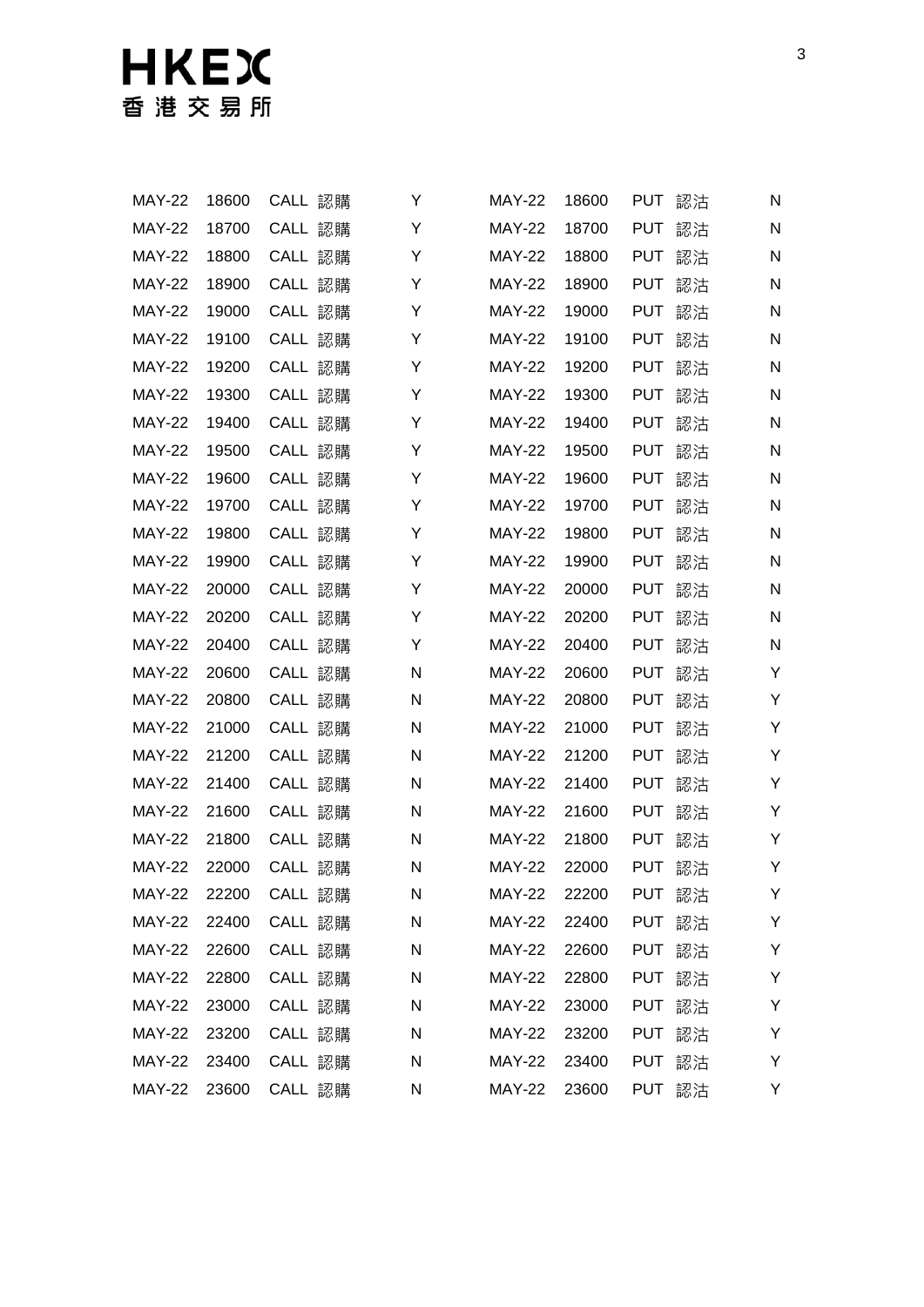# 日KEX

| <b>MAY-22</b> | 23800 | CALL 認購 | N | <b>MAY-22</b> | 23800 | <b>PUT</b> | 認沽 | Y |
|---------------|-------|---------|---|---------------|-------|------------|----|---|
| <b>MAY-22</b> | 24000 | CALL 認購 | N | <b>MAY-22</b> | 24000 | <b>PUT</b> | 認沽 | Υ |
| <b>MAY-22</b> | 24200 | CALL 認購 | N | <b>MAY-22</b> | 24200 | <b>PUT</b> | 認沽 | Υ |
| <b>MAY-22</b> | 24400 | CALL 認購 | N | <b>MAY-22</b> | 24400 | <b>PUT</b> | 認沽 | Υ |
| <b>MAY-22</b> | 24600 | CALL 認購 | N | <b>MAY-22</b> | 24600 | <b>PUT</b> | 認沽 | Υ |
| <b>MAY-22</b> | 24800 | CALL 認購 | N | <b>MAY-22</b> | 24800 | <b>PUT</b> | 認沽 | Υ |
| <b>MAY-22</b> | 25000 | CALL 認購 | N | <b>MAY-22</b> | 25000 | <b>PUT</b> | 認沽 | Y |
| <b>MAY-22</b> | 25200 | CALL 認購 | N | <b>MAY-22</b> | 25200 | <b>PUT</b> | 認沽 | Y |
| <b>MAY-22</b> | 25400 | CALL 認購 | N | <b>MAY-22</b> | 25400 | <b>PUT</b> | 認沽 | Υ |
| <b>MAY-22</b> | 25600 | CALL 認購 | N | <b>MAY-22</b> | 25600 | <b>PUT</b> | 認沽 | Y |
| <b>MAY-22</b> | 25800 | CALL 認購 | N | <b>MAY-22</b> | 25800 | <b>PUT</b> | 認沽 | Y |
| <b>MAY-22</b> | 26000 | CALL 認購 | N | <b>MAY-22</b> | 26000 | <b>PUT</b> | 認沽 | Y |
| <b>MAY-22</b> | 26200 | CALL 認購 | N | <b>MAY-22</b> | 26200 | <b>PUT</b> | 認沽 | Υ |
| <b>MAY-22</b> | 26400 | CALL 認購 | N | <b>MAY-22</b> | 26400 | <b>PUT</b> | 認沽 | Υ |
| <b>MAY-22</b> | 26600 | CALL 認購 | N | <b>MAY-22</b> | 26600 | <b>PUT</b> | 認沽 | Υ |
| <b>MAY-22</b> | 26800 | CALL 認購 | N | <b>MAY-22</b> | 26800 | <b>PUT</b> | 認沽 | Υ |
| <b>MAY-22</b> | 27000 | CALL 認購 | N | <b>MAY-22</b> | 27000 | <b>PUT</b> | 認沽 | Υ |
| <b>MAY-22</b> | 27200 | CALL 認購 | N | <b>MAY-22</b> | 27200 | <b>PUT</b> | 認沽 | Y |
| <b>MAY-22</b> | 27400 | CALL 認購 | N | <b>MAY-22</b> | 27400 | <b>PUT</b> | 認沽 | Υ |
| <b>MAY-22</b> | 27600 | CALL 認購 | N | <b>MAY-22</b> | 27600 | <b>PUT</b> | 認沽 | Y |
| <b>MAY-22</b> | 27800 | CALL 認購 | N | <b>MAY-22</b> | 27800 | <b>PUT</b> | 認沽 | Υ |
| <b>MAY-22</b> | 28000 | CALL 認購 | N | <b>MAY-22</b> | 28000 | <b>PUT</b> | 認沽 | Y |
| <b>MAY-22</b> | 28200 | CALL 認購 | N | <b>MAY-22</b> | 28200 | <b>PUT</b> | 認沽 | Υ |
| <b>MAY-22</b> | 28400 | CALL 認購 | N | <b>MAY-22</b> | 28400 | <b>PUT</b> | 認沽 | Y |
| <b>MAY-22</b> | 28600 | CALL 認購 | N | <b>MAY-22</b> | 28600 | PUT        | 認沽 | Y |
| <b>MAY-22</b> | 28800 | CALL 認購 | N | <b>MAY-22</b> | 28800 | PUT        | 認沽 | Y |
| <b>MAY-22</b> | 29000 | CALL 認購 | N | <b>MAY-22</b> | 29000 | <b>PUT</b> | 認沽 | Υ |
| <b>MAY-22</b> | 29200 | CALL 認購 | N | <b>MAY-22</b> | 29200 | <b>PUT</b> | 認沽 | Υ |
| <b>MAY-22</b> | 29400 | CALL 認購 | N | <b>MAY-22</b> | 29400 | <b>PUT</b> | 認沽 | Υ |
| <b>MAY-22</b> | 29600 | CALL 認購 | N | <b>MAY-22</b> | 29600 | <b>PUT</b> | 認沽 | Υ |
| <b>MAY-22</b> | 29800 | CALL 認購 | N | <b>MAY-22</b> | 29800 | <b>PUT</b> | 認沽 | Υ |
| <b>MAY-22</b> | 30000 | CALL 認購 | N | <b>MAY-22</b> | 30000 | <b>PUT</b> | 認沽 | Y |
|               |       |         |   |               |       |            |    |   |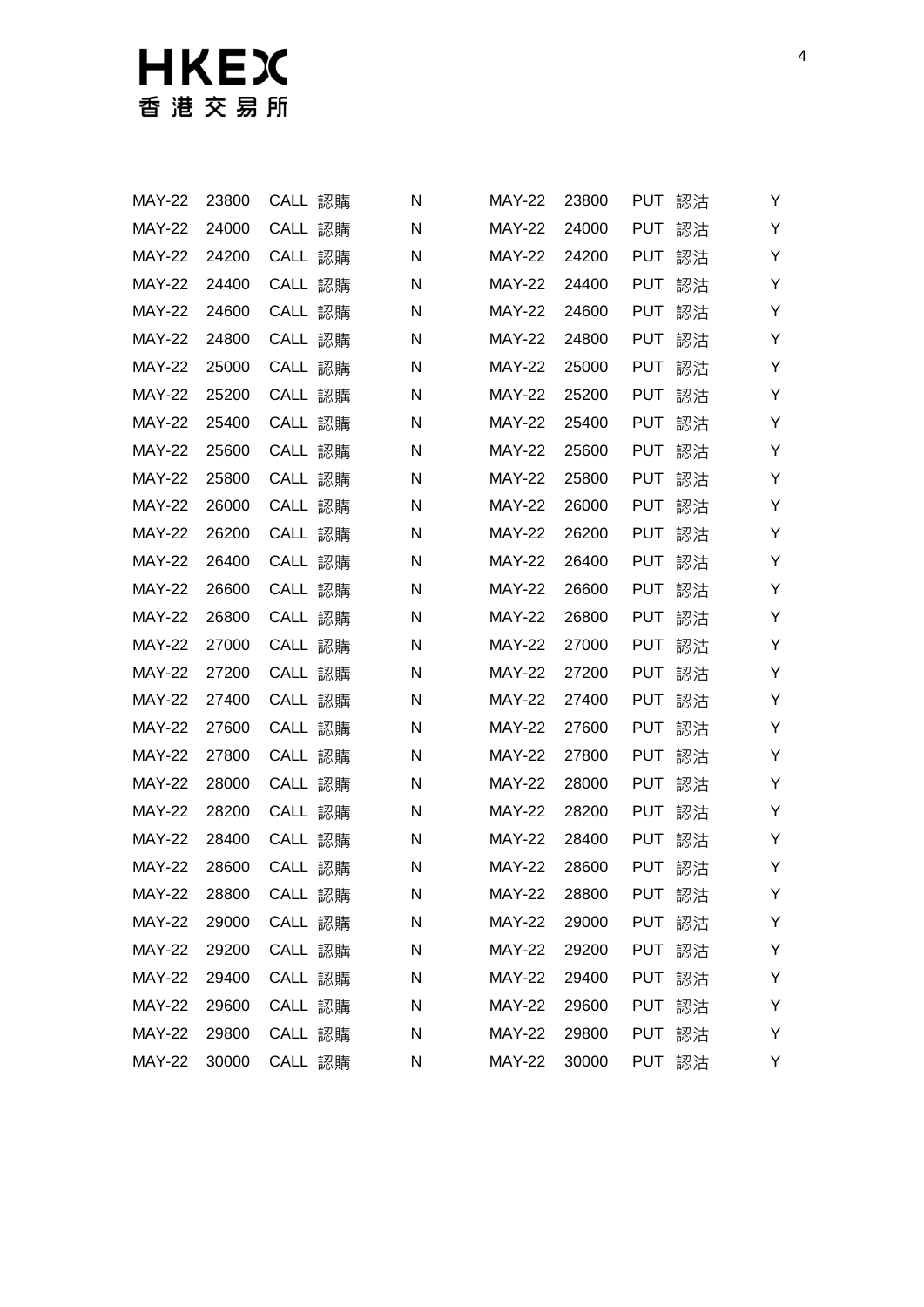| PHH OPTION       |               |          | EXERCISE/  | PHH OPTION                   |               |            | EXERCISE/ |                   |
|------------------|---------------|----------|------------|------------------------------|---------------|------------|-----------|-------------------|
|                  | <b>SERIES</b> |          | ASSIGNMENT |                              | <b>SERIES</b> |            |           | <b>ASSIGNMENT</b> |
|                  |               | 恒生中國企業指數 | 行使/分配      |                              |               | 行使/分配      |           |                   |
| 期貨期權 ( 實物交收 ) 系列 |               |          |            | 恒生中國企業指數<br>期貨期權 ( 實物交收 ) 系列 |               |            |           |                   |
|                  |               |          |            |                              |               |            |           |                   |
|                  |               |          |            |                              |               |            |           |                   |
| <b>MAY-22</b>    | 4850          | CALL 認購  | Y          | <b>MAY-22</b>                | 4850          |            | PUT 認沽    | N                 |
| <b>MAY-22</b>    | 4900          | CALL 認購  | Y          | <b>MAY-22</b>                | 4900          | <b>PUT</b> | 認沽        | N                 |
| <b>MAY-22</b>    | 4950          | CALL 認購  | Y          | <b>MAY-22</b>                | 4950          |            | PUT 認沽    | N                 |
| <b>MAY-22</b>    | 5000          | CALL 認購  | Y          | <b>MAY-22</b>                | 5000          |            | PUT 認沽    | N                 |
| <b>MAY-22</b>    | 5100          | CALL 認購  | Y          | <b>MAY-22</b>                | 5100          |            | PUT 認沽    | N                 |
| <b>MAY-22</b>    | 5200          | CALL 認購  | Y          | <b>MAY-22</b>                | 5200          |            | PUT 認沽    | N                 |
| <b>MAY-22</b>    | 5300          | CALL 認購  | Y          | <b>MAY-22</b>                | 5300          |            | PUT 認沽    | N                 |
| <b>MAY-22</b>    | 5400          | CALL 認購  | Y          | <b>MAY-22</b>                | 5400          |            | PUT 認沽    | N                 |
| <b>MAY-22</b>    | 5500          | CALL 認購  | Y          | <b>MAY-22</b>                | 5500          |            | PUT 認沽    | N                 |
| <b>MAY-22</b>    | 5600          | CALL 認購  | Y          | <b>MAY-22</b>                | 5600          | <b>PUT</b> | 認沽        | N                 |
| <b>MAY-22</b>    | 5700          | CALL 認購  | Y          | <b>MAY-22</b>                | 5700          | <b>PUT</b> | 認沽        | N                 |
| <b>MAY-22</b>    | 5800          | CALL 認購  | Y          | <b>MAY-22</b>                | 5800          |            | PUT 認沽    | N                 |
| <b>MAY-22</b>    | 5900          | CALL 認購  | Y          | <b>MAY-22</b>                | 5900          |            | PUT 認沽    | N                 |
| <b>MAY-22</b>    | 6000          | CALL 認購  | Υ          | <b>MAY-22</b>                | 6000          |            | PUT 認沽    | N                 |
| <b>MAY-22</b>    | 6100          | CALL 認購  | Y          | <b>MAY-22</b>                | 6100          |            | PUT 認沽    | N                 |
| <b>MAY-22</b>    | 6200          | CALL 認購  | Υ          | <b>MAY-22</b>                | 6200          |            | PUT 認沽    | N                 |
| <b>MAY-22</b>    | 6300          | CALL 認購  | Y          | <b>MAY-22</b>                | 6300          |            | PUT 認沽    | N                 |
| <b>MAY-22</b>    | 6400          | CALL 認購  | Y          | <b>MAY-22</b>                | 6400          |            | PUT 認沽    | N                 |
| <b>MAY-22</b>    | 6500          | CALL 認購  | Y          | <b>MAY-22</b>                | 6500          |            | PUT 認沽    | N                 |
| <b>MAY-22</b>    | 6600          | CALL 認購  | Y          | <b>MAY-22</b>                | 6600          |            | PUT 認沽    | N                 |
| <b>MAY-22</b>    | 6700          | CALL 認購  | Υ          | <b>MAY-22</b>                | 6700          | PUT        | 認沽        | N                 |
| <b>MAY-22</b>    | 6800          | CALL 認購  | Υ          | <b>MAY-22</b>                | 6800          | PUT        | 認沽        | N                 |
| <b>MAY-22</b>    | 6900          | CALL 認購  | Υ          | <b>MAY-22</b>                | 6900          | <b>PUT</b> | 認沽        | N                 |
| <b>MAY-22</b>    | 7000          | CALL 認購  | Υ          | <b>MAY-22</b>                | 7000          | PUT        | 認沽        | N                 |
| <b>MAY-22</b>    | 7100          | CALL 認購  | N          | <b>MAY-22</b>                | 7100          |            | PUT 認沽    | Υ                 |
| <b>MAY-22</b>    | 7200          | CALL 認購  | N          | <b>MAY-22</b>                | 7200          |            | PUT 認沽    | Υ                 |
|                  |               |          |            |                              |               |            |           |                   |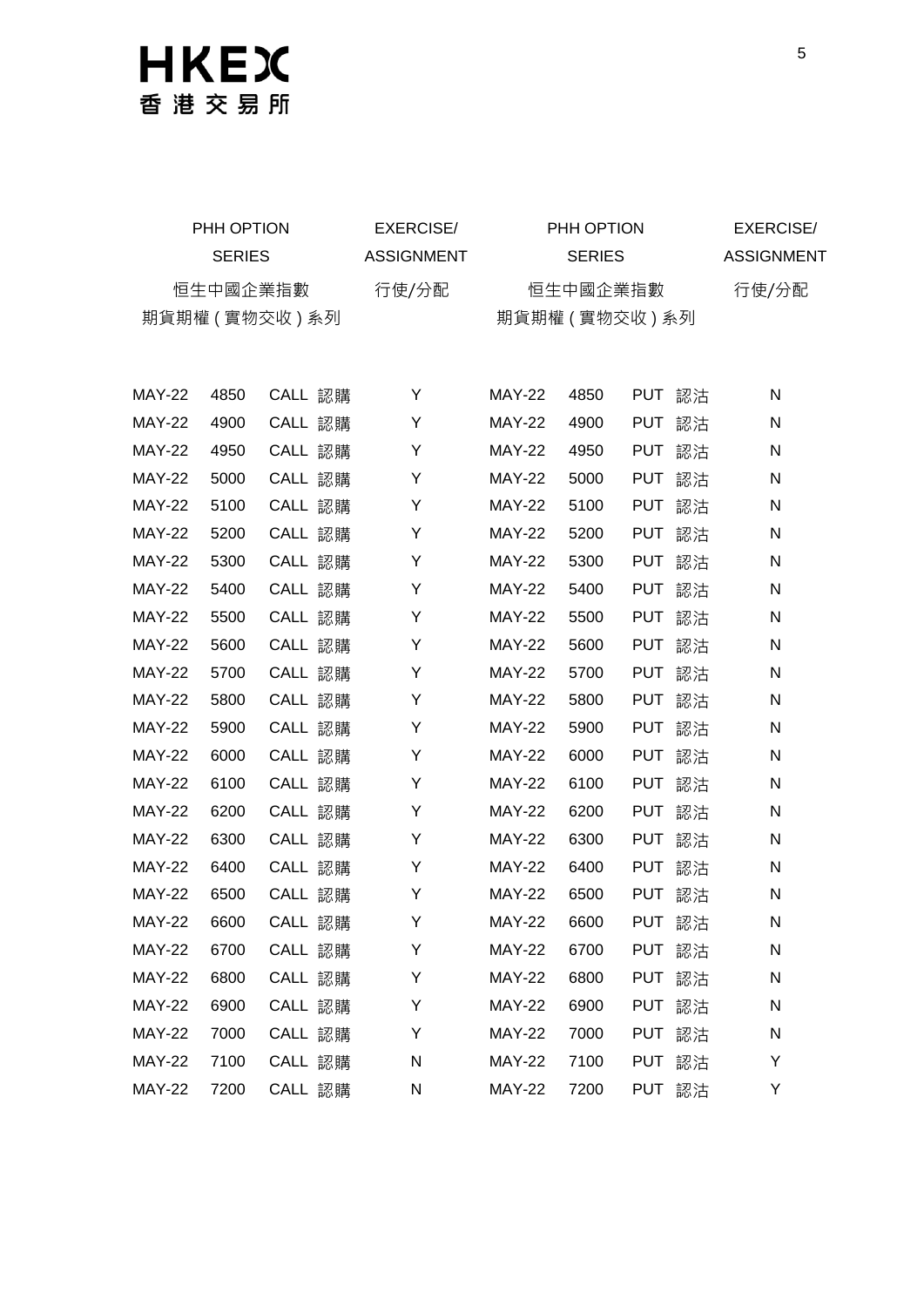| <b>MAY-22</b> | 7300  | CALL 認購 | N | <b>MAY-22</b> | 7300  | <b>PUT</b> | 認沽 | Y  |
|---------------|-------|---------|---|---------------|-------|------------|----|----|
| <b>MAY-22</b> | 7400  | CALL 認購 | N | <b>MAY-22</b> | 7400  | <b>PUT</b> | 認沽 | Υ  |
| <b>MAY-22</b> | 7500  | CALL 認購 | N | <b>MAY-22</b> | 7500  | <b>PUT</b> | 認沽 | Υ  |
| <b>MAY-22</b> | 7600  | CALL 認購 | N | <b>MAY-22</b> | 7600  | <b>PUT</b> | 認沽 | Υ  |
| <b>MAY-22</b> | 7700  | CALL 認購 | N | <b>MAY-22</b> | 7700  | <b>PUT</b> | 認沽 | Υ  |
| <b>MAY-22</b> | 7800  | CALL 認購 | N | <b>MAY-22</b> | 7800  | <b>PUT</b> | 認沽 | Υ  |
| <b>MAY-22</b> | 7900  | CALL 認購 | N | <b>MAY-22</b> | 7900  | <b>PUT</b> | 認沽 | Υ  |
| <b>MAY-22</b> | 8000  | CALL 認購 | N | <b>MAY-22</b> | 8000  | <b>PUT</b> | 認沽 | Υ  |
| <b>MAY-22</b> | 8100  | CALL 認購 | N | <b>MAY-22</b> | 8100  | <b>PUT</b> | 認沽 | Υ  |
| <b>MAY-22</b> | 8200  | CALL 認購 | N | <b>MAY-22</b> | 8200  | <b>PUT</b> | 認沽 | Y  |
| <b>MAY-22</b> | 8300  | CALL 認購 | N | <b>MAY-22</b> | 8300  | <b>PUT</b> | 認沽 | Υ  |
| <b>MAY-22</b> | 8400  | CALL 認購 | N | <b>MAY-22</b> | 8400  | <b>PUT</b> | 認沽 | Υ  |
| <b>MAY-22</b> | 8500  | CALL 認購 | N | <b>MAY-22</b> | 8500  | <b>PUT</b> | 認沽 | Υ  |
| <b>MAY-22</b> | 8600  | CALL 認購 | N | <b>MAY-22</b> | 8600  | <b>PUT</b> | 認沽 | Y  |
| <b>MAY-22</b> | 8700  | CALL 認購 | N | <b>MAY-22</b> | 8700  | <b>PUT</b> | 認沽 | Y  |
| <b>MAY-22</b> | 8800  | CALL 認購 | N | <b>MAY-22</b> | 8800  | <b>PUT</b> | 認沽 | Υ  |
| <b>MAY-22</b> | 8900  | CALL 認購 | N | <b>MAY-22</b> | 8900  | <b>PUT</b> | 認沽 | Υ  |
| <b>MAY-22</b> | 9000  | CALL 認購 | N | <b>MAY-22</b> | 9000  | <b>PUT</b> | 認沽 | Y  |
| <b>MAY-22</b> | 9100  | CALL 認購 | N | <b>MAY-22</b> | 9100  | <b>PUT</b> | 認沽 | Υ  |
| <b>MAY-22</b> | 9200  | CALL 認購 | N | <b>MAY-22</b> | 9200  | <b>PUT</b> | 認沽 | Y  |
| <b>MAY-22</b> | 9300  | CALL 認購 | N | <b>MAY-22</b> | 9300  | <b>PUT</b> | 認沽 | Υ  |
| <b>MAY-22</b> | 9400  | CALL 認購 | Ν | <b>MAY-22</b> | 9400  | <b>PUT</b> | 認沽 | Υ  |
| <b>MAY-22</b> | 9500  | CALL 認購 | Ν | <b>MAY-22</b> | 9500  | <b>PUT</b> | 認沽 | Υ  |
| <b>MAY-22</b> | 9600  | CALL 認購 | Ν | <b>MAY-22</b> | 9600  | <b>PUT</b> | 認沽 | Υ  |
| <b>MAY-22</b> | 9700  | CALL 認購 | N | <b>MAY-22</b> | 9700  | <b>PUT</b> | 認沽 | Y  |
| <b>MAY-22</b> | 9800  | CALL 認購 | N | <b>MAY-22</b> | 9800  | PUT        | 認沽 | Y. |
| <b>MAY-22</b> | 9900  | CALL 認購 | N | <b>MAY-22</b> | 9900  | PUT 認沽     |    | Y  |
| <b>MAY-22</b> | 10000 | CALL 認購 | N | <b>MAY-22</b> | 10000 | <b>PUT</b> | 認沽 | Υ  |
| <b>MAY-22</b> | 10100 | CALL 認購 | N | <b>MAY-22</b> | 10100 | PUT        | 認沽 | Υ  |
| <b>MAY-22</b> | 10200 | CALL 認購 | N | <b>MAY-22</b> | 10200 | <b>PUT</b> | 認沽 | Υ  |
| <b>MAY-22</b> | 10300 | CALL 認購 | N | <b>MAY-22</b> | 10300 | <b>PUT</b> | 認沽 | Υ  |
| <b>MAY-22</b> | 10400 | CALL 認購 | N | <b>MAY-22</b> | 10400 | <b>PUT</b> | 認沽 | Υ  |
| <b>MAY-22</b> | 10500 | CALL 認購 | N | <b>MAY-22</b> | 10500 | PUT 認沽     |    | Y  |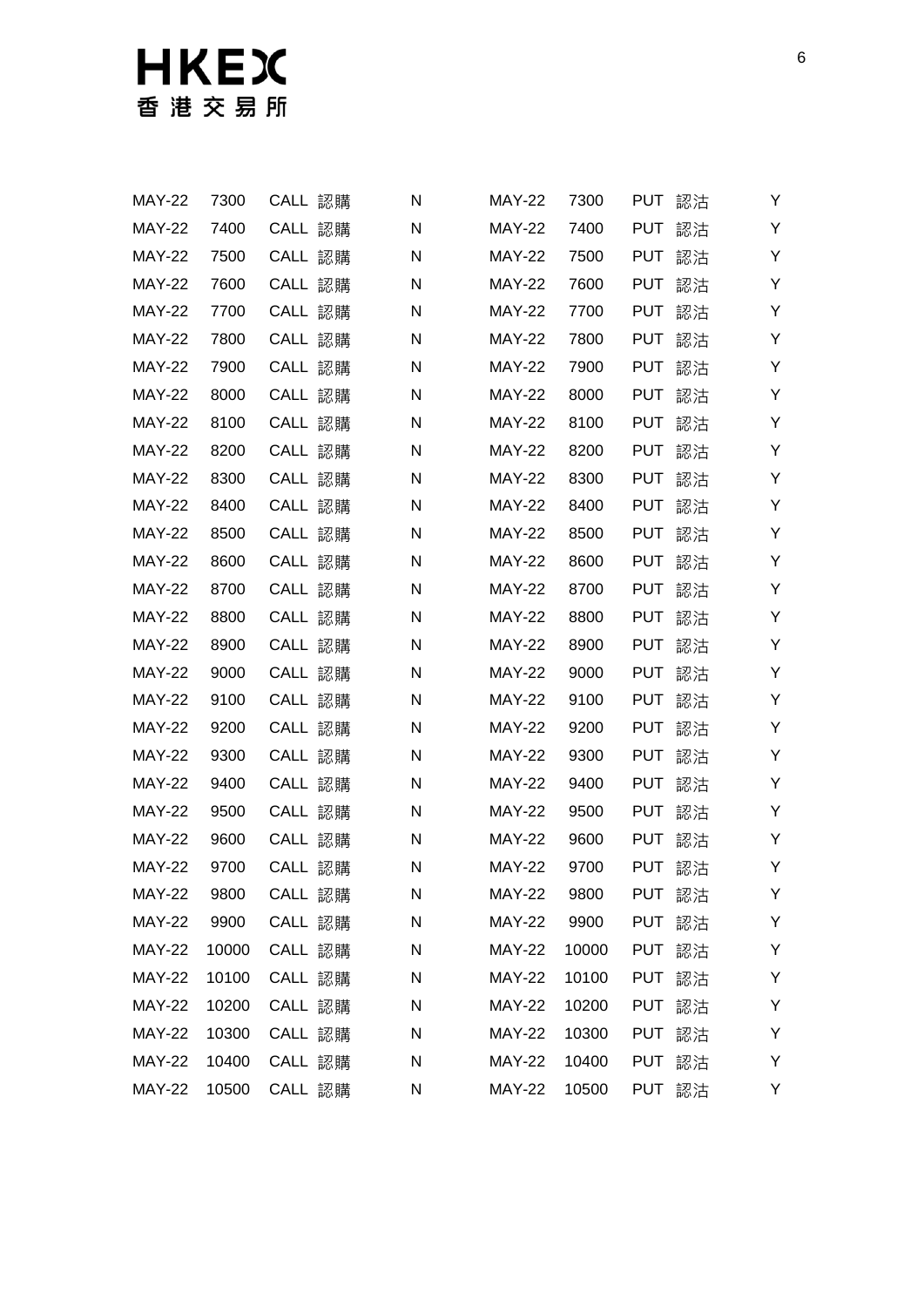

|  |  | MAY-22 10600 CALL 認購 |  |  |  | MAY-22 10600 PUT 認沽 |  |
|--|--|----------------------|--|--|--|---------------------|--|
|--|--|----------------------|--|--|--|---------------------|--|